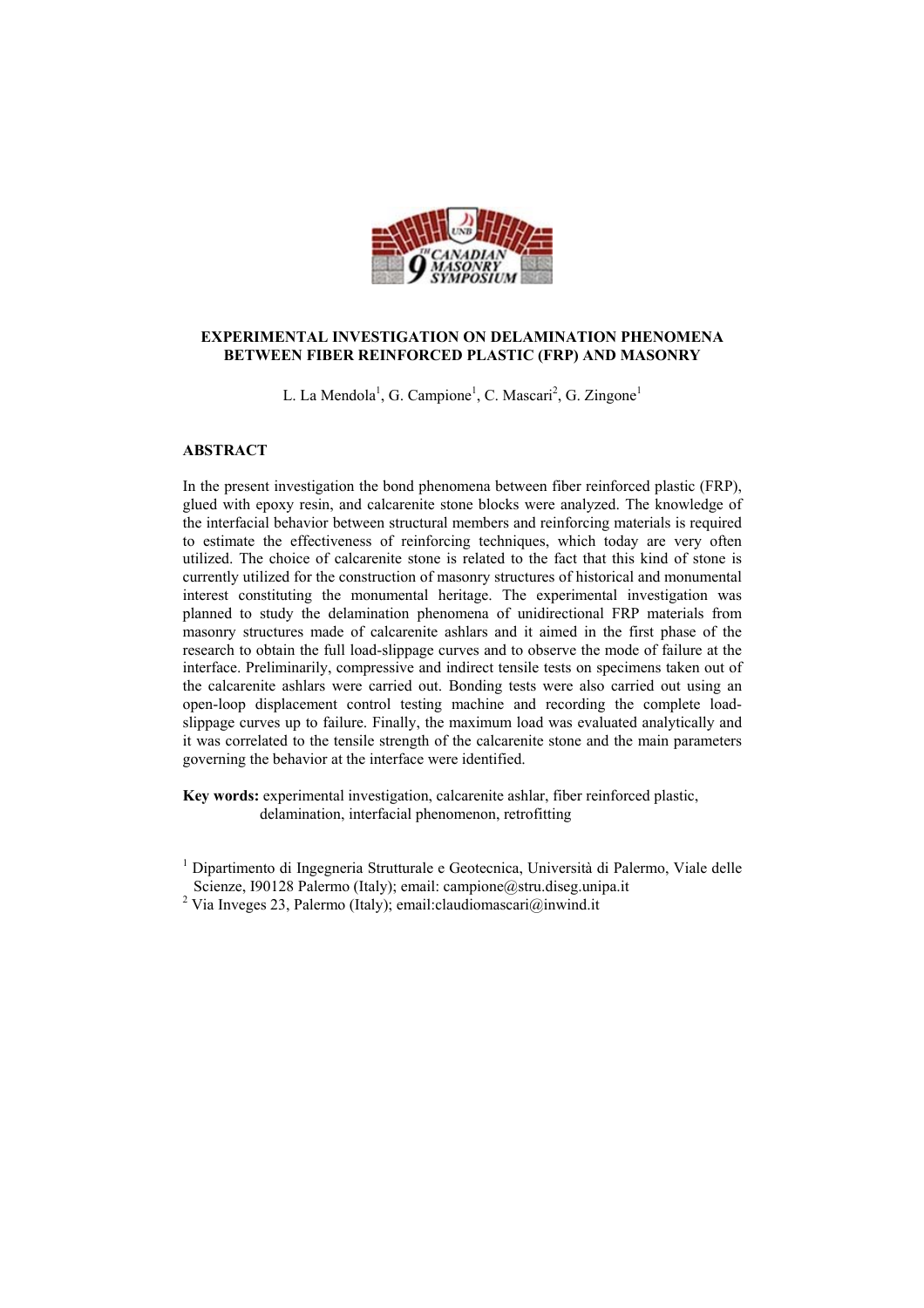#### **INTRODUCTION**

\

Reinforcing techniques for strengthening or retrofitting of structures, using steel plate or fiber reinforcing plastic (FPR) glued to structural members, are the object of several studies presented in the literature. Some of these researches aim to study the delamination (or peeling) phenomena affecting reinforced concrete beams strengthened with steel plate or FRP materials with the objective of increasing the flexural bearing capacity and modifying the mode of failure from brittle to ductile (Oehlers and Moran 1990, Biraba et al. 1994, Zhang et al. 1995).

Recently, the attention in research has prevalently been on the use of FRP plates for reinforcing beams in shear and in flexure (Arduini et al. 1997, Leung et al. 2000). This technique is not invasive because the reinforcing element is removable, and moreover it allows one to avoid the disadvantages involved in using steel plate related to the high dead-load, to the difficulty in placing in cast and to the poor durability connected especially to the corrosion of steel.

One of the most important aspects to take into account in utilizing steel plate or composite materials for strengthening of structural members is the above mentioned delamination problem. It consists, if it occurs, in a brittle failure at the interface between structural members and strengthening materials, affecting the fiber, the adhesive layer and a very thin layer of reinforced material.

These phenomena, and more in general the problems related to the reinforcing techniques, have been widely discussed in the last decades, but only in the last few years has the attention been addressed to on the use of these materials in masonry structures, often representing a monumental and historical heritage to preserve (Antinucci 2000, Cosenza et al. 2000).

In this context the present investigation refers to the study of the detachment phenomenon between carbon fiber reinforced plastic (CFRP) and calcarenite ashlars, calcarenite being the most common stone utilized for the construction of masonry structures in the Mediterranean area.

The study was carried out through an experimental investigation on stone specimens reinforced with CFRP wraps, glued on the surface of the stone previously treated with the support material necessary to regularize the surface. Tensile tests were carried out, changing the anchorage length of the CFRP wraps, and for each load step the corresponding displacement was recorded in order to obtain the entire load-deformation curves up to the complete detachment of FRP due to delamination failure. Finally, through simple equilibrium considerations, and assuming a known stress distribution at the interface (Oehlers and Moran 1990), the maximum load corresponding to the delamination failure was determined.

# **REVIEW OF TESTS AVAILABLE IN LITERATURE**

Experimental investigations aiming at the mechanical characterization of the local bond relationship (load-slippage curves) between reinforcing materials (steel plate or FRP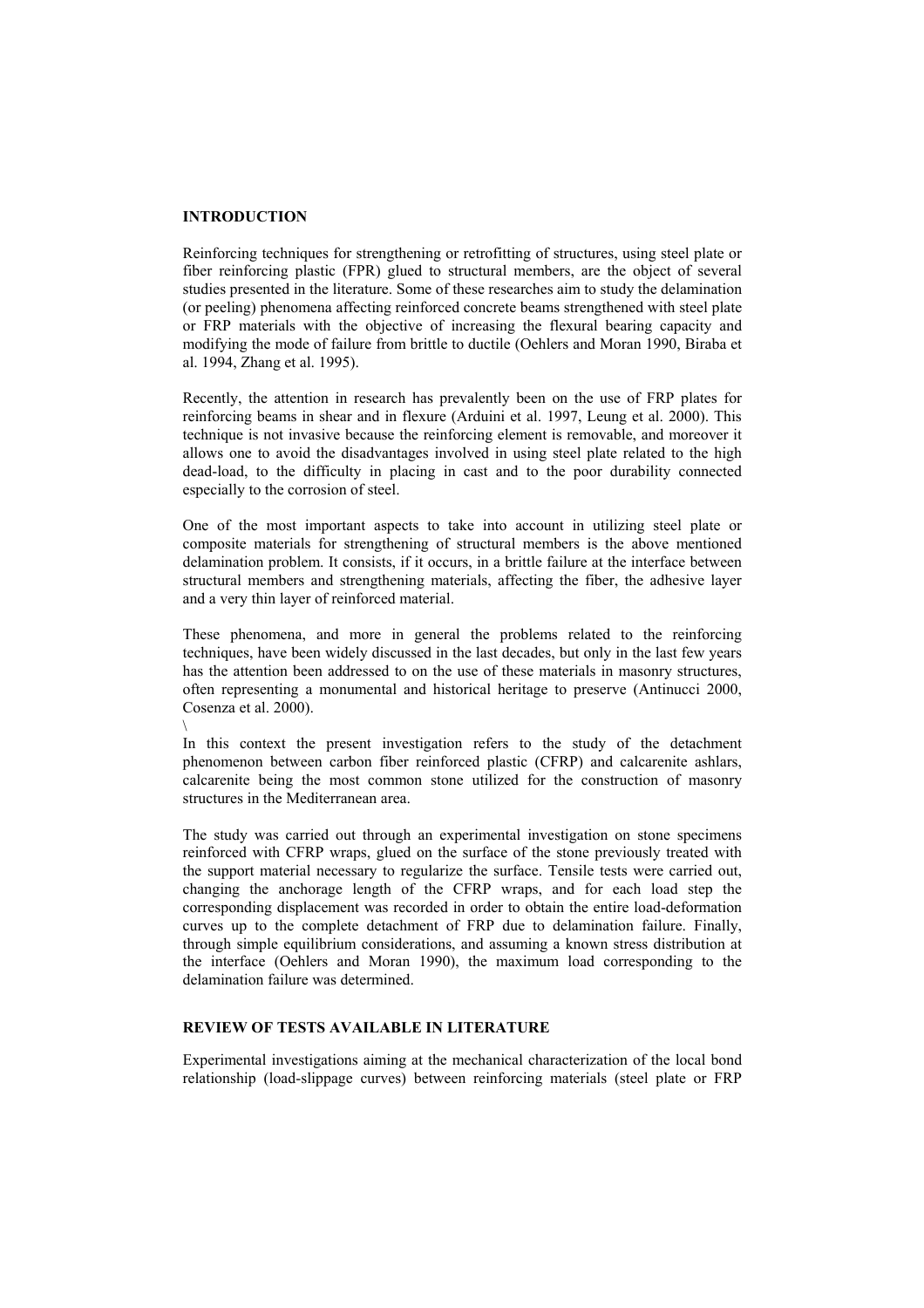composites) and reinforced materials (cementitious materials, stone, steel, etc.) can be grouped into two categories: - direct bonding tests; - indirect bonding tests using flexure tests on beams. In both cases for each load step (or for each displacement step, if the test is carried out in displacement control mode) the slippage of reinforcing material from the support (concrete, stone, etc.) is recorded by means of displacement transducers. Also, if a high speed electronic data acquisition system is available and strain gauges are placed on the composite material, it is possible to record deformation on the strengthening materials, giving useful information on the interfacial phenomena.

Figure 1 shows the scheme recently utilized by Leung et al. (2000) in an indirect flexure test on reinforced concrete beams strengthened with steel plate.



Figure 1. Bonding test by means of flexure on R.C. beams reinforced with steel plate

In this test, steel plate was fixed on one side of the beam with steel devices and glued on the other side to the bottom of the beams. The beams were loaded in flexure and the loadslippage curves of FRP plates with the variation in anchorage length L were recorded. In the meantime, for each load step, local deformations were recorded through strain gauges glued on the steel plate.

Also of particular interest, in the field of strengthening of reinforced concrete members with FRP wraps, are direct tensile tests. An example of this kind of test is that carried out by Pecce et al. (2000), the test set-up of which is shown in Fig. 2.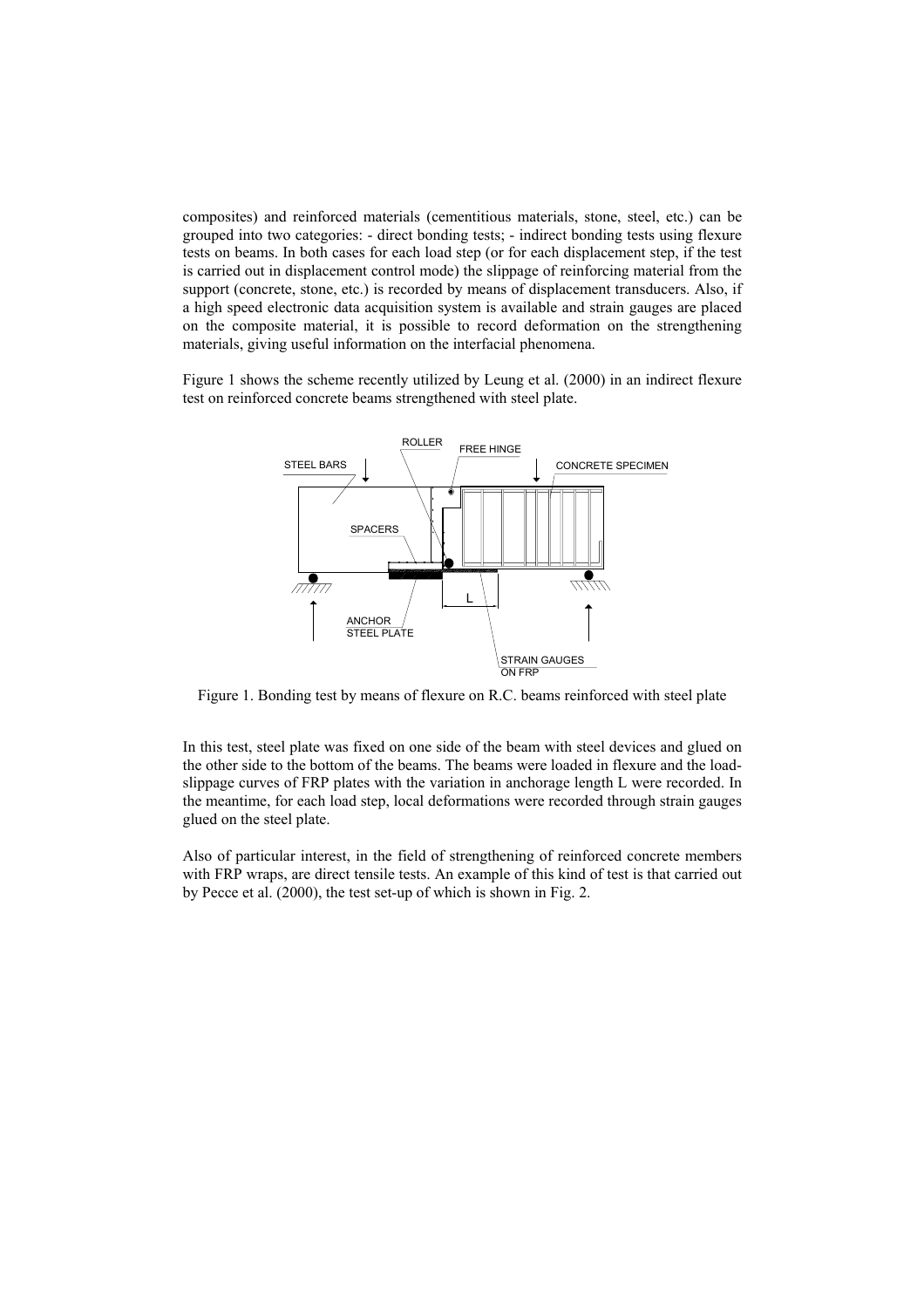

Figure 2. Direct bonding tests

In both the above mentioned tests it was observed that delamination effects often govern the entire bonding behavior at the interface and in particular that: - the mode of failure is characterized by detaching of a thin layer of concrete connected to the fiber at the interface; - cracking of concrete determines a nonlinear behavior at the interface characterized by a loss of stiffness with increases in the external load; - bonding and detaching phenomena depend on the mechanical characteristics of the glue and the reinforcing material and on the tensile strength of the concrete. A further consideration regards the possibility of defining a transfer length of stresses beyond which the ultimate load is constant and any further bonding length is ineffective.

Recent studies have shown that bonding tests currently utilized in the case of strengthened reinforced concrete structures can also be extended to the case of masonry. For instance, in Fig. 3 the test set-up recently arranged by Antinucci (2000) is shown. It allows one to study bonding on brick masonry strengthened with FRP composites by using flexure tests in the presence of axial forces.



Figure 3. Bonding tests on masonry elements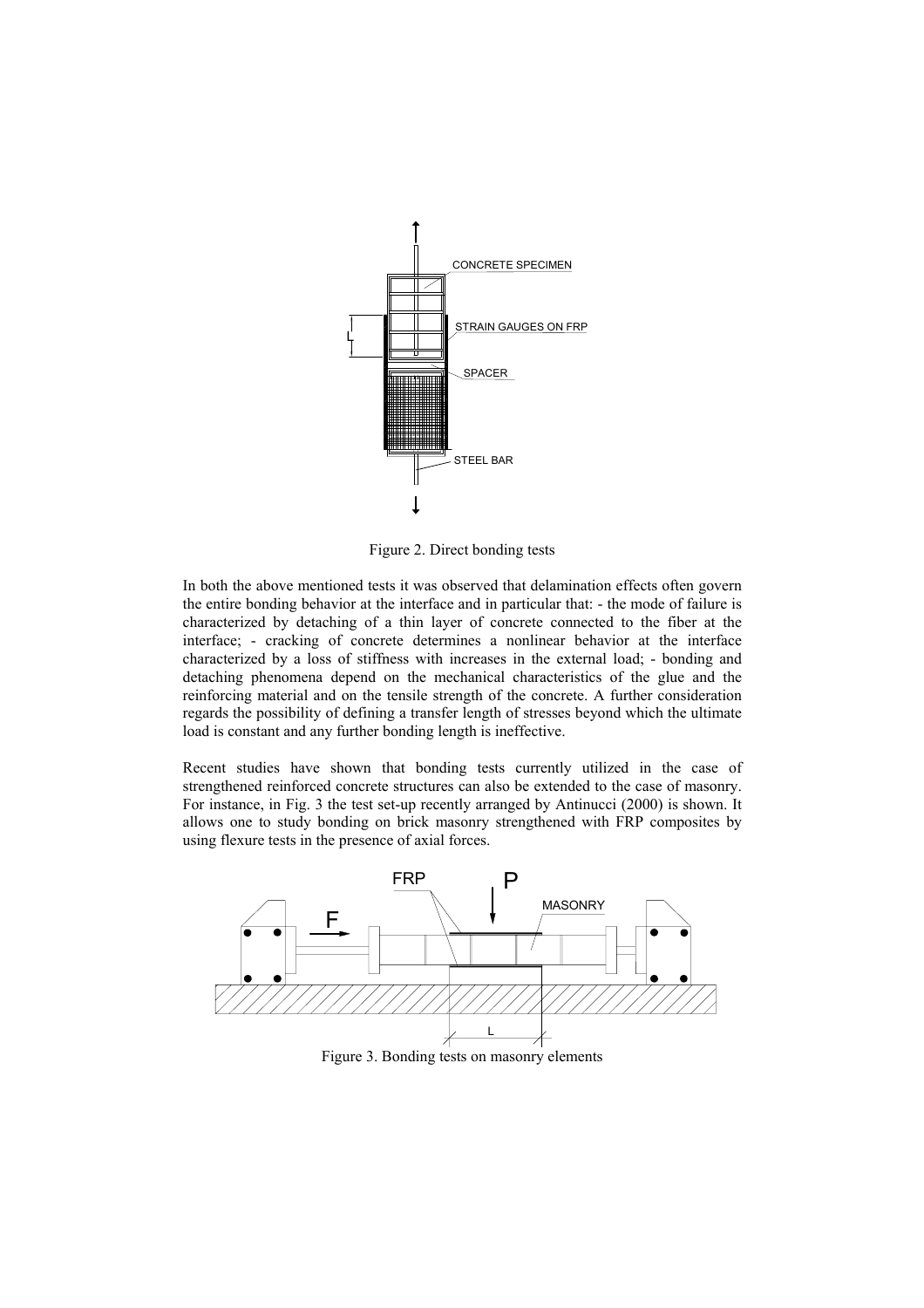In the case of masonry structures reinforced with FRP materials, experimental results confirm that failure at interface between FRP and masonry is often governed by delamination of the composite at the interface due to the poor tensile strength of the masonry. From these studies it also emerges that by using an adequate retrofitting technique it is possible to avoid delamination failure, making it possible to exploit the full tensile strength of FRP. However, although all available FRP materials have considerably better mechanical properties with respect to those of stone materials, since the interface behavior is strongly affected by the weakest component, that is the stone, it is probably not advantages to utilize FRP materials with high properties (high strength, high initial modulus of elasticity) in masonry structures if adequate bonding techniques are not adopted.

#### **EXPERIMENTAL INVESTIGATION**

In the present section we report on the experimental investigation carried out to characterize material behavior, particularly referring to compressive and indirect tensile tests on masonry and to bonding tests on FRP glued to calcarenite ashlars.

# **Mechanical properties of constituent materials**

To characterize the compressive behavior of calacarenite stone, compressive tests were carried out on cylindrical specimens having diameter 100 mm and length 100 mm and on cubic specimens with a side of 150 mm. All specimens were extracted from blocks of the same material measuring 210 x 160 x 360 mm and coming form local sources in the Mediteranean area.

To perform compressive tests and to record the complete load-deformation curves an open-loop displacement control testing machine was utilized. A load cell of 60 t bearing capacity was utilized to record loads. A slow rate of displacements (0.2 mm / min) was utilized to ensure a quasi-static test.

To record deformations three LVDT's, with a gauge length equal to the entire length of the specimens and placed at an angle of 120° to one another in plan, were utilized. A spherical joint at the head-cross of the testing machine allows one to adjust the end portions of the specimens during the test. All tests were carried out in the presence of shear friction between the specimens and the steel plates of the testing machine.

Fig. 4 shows the stress-strain curves of cylindrical specimens tested in compression.

From the shapes of the curves it emerges that there is a scattering of data both in terms of maximum strength and of initial tangent modulus of elasticity.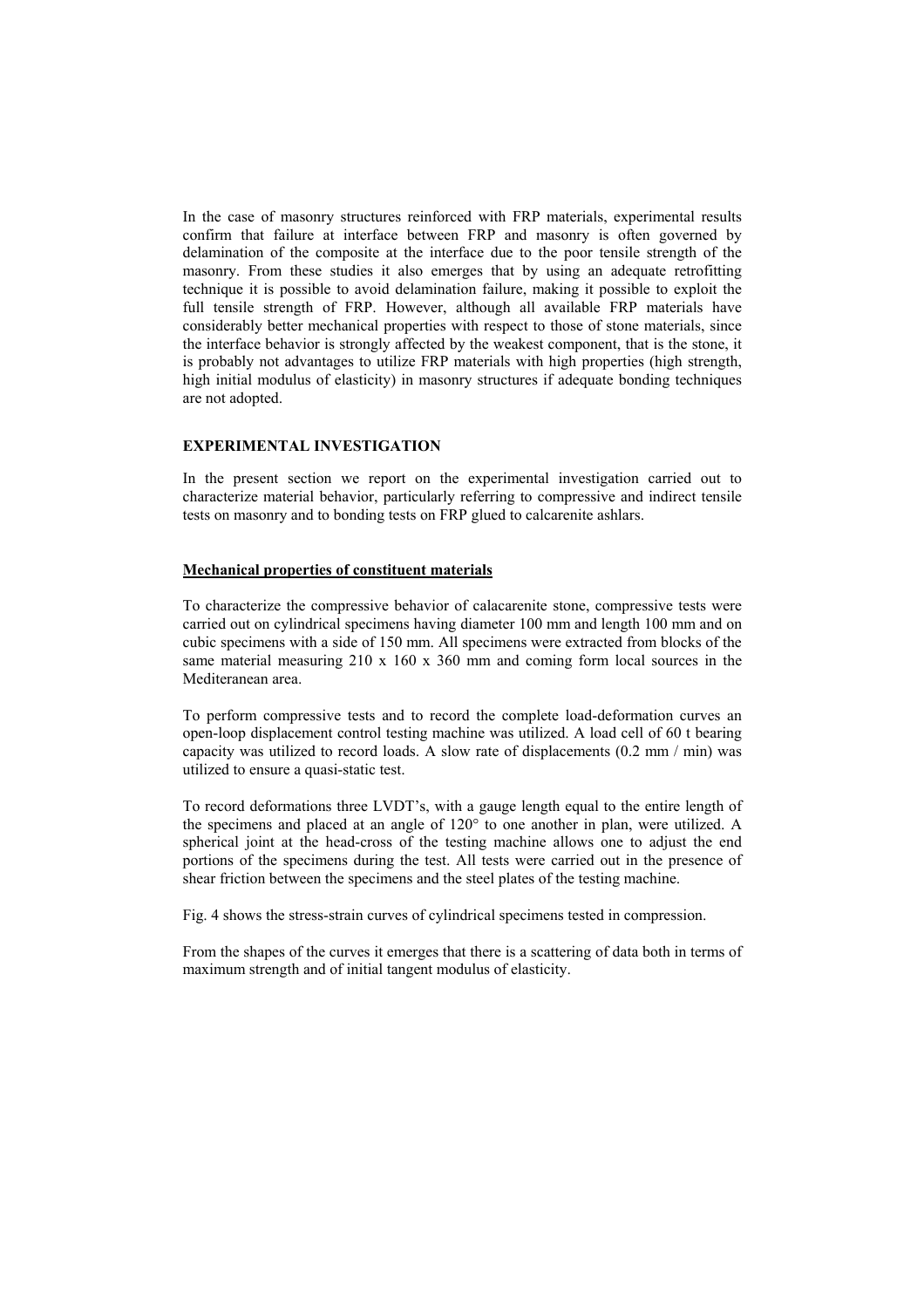

Figure 4. Results of compressive tests on cylindrical specimens

With reference to the compressive tests on cube specimens the results are given in Table 1. For the indirect tensile tests (split tension and flexural tests) load-displacement control tests were also performed utilizing the same testing machine as for compressive tests. A slow rate of displacement (0.2 mm / min) was adopted.

To ensure that splitting tests were carried out correctly, that is applying the load reducing the loaded area to a diametrical plane, a small steel bar measuring  $10 \times 10 \times 200$  mm was interposed between testing machine and specimens.

Flexure tests were carried out on prismatic specimens measuring 100 x 100 x 350 mm and adopting a three-point bending test.

Table 1 gives the most significant results of the compressive and indirect tensile tests.  $R_c$ is the compressive strength measured on cubes and  $\varepsilon_0$  the corresponding strain. E<sub>t</sub> is the initial tangent modulus,  $f_t$  the splitting tensile strength and MOR is the modulus of rupture obtained by means of flexure tests.

| Specimens   |                | Compression on cube<br>with 150 mm side | Table 1. Strength and strain values of tests on calcarenite stone<br>Indirect tension |                 |                     |
|-------------|----------------|-----------------------------------------|---------------------------------------------------------------------------------------|-----------------|---------------------|
| $N^{\circ}$ | $R_c$<br>(MPa) | $\varepsilon_0$                         | $E_t$<br>(MPa)                                                                        | $f_1'$<br>(MPa) | <b>MOR</b><br>(MPa) |
|             | 6.97           | 0.0010267                               | 12868                                                                                 | 1.344           | 3.67                |
| 2           | 6.58           | 0.0009689                               | 6276                                                                                  | 0.977           | 3.48                |
| 3           | 3.41           | 0.0014144                               | 3448                                                                                  |                 |                     |
| 4           | 4.56           | 0.0013438                               | 4576                                                                                  | 0.660           | 2.75                |
| 5           | 3.55           | 0.0011170                               | 3828                                                                                  |                 |                     |
| 6           | 4.14           | 0.0013265                               | 4144                                                                                  |                 |                     |

The experimental results of the tension tests are scattered around average values, as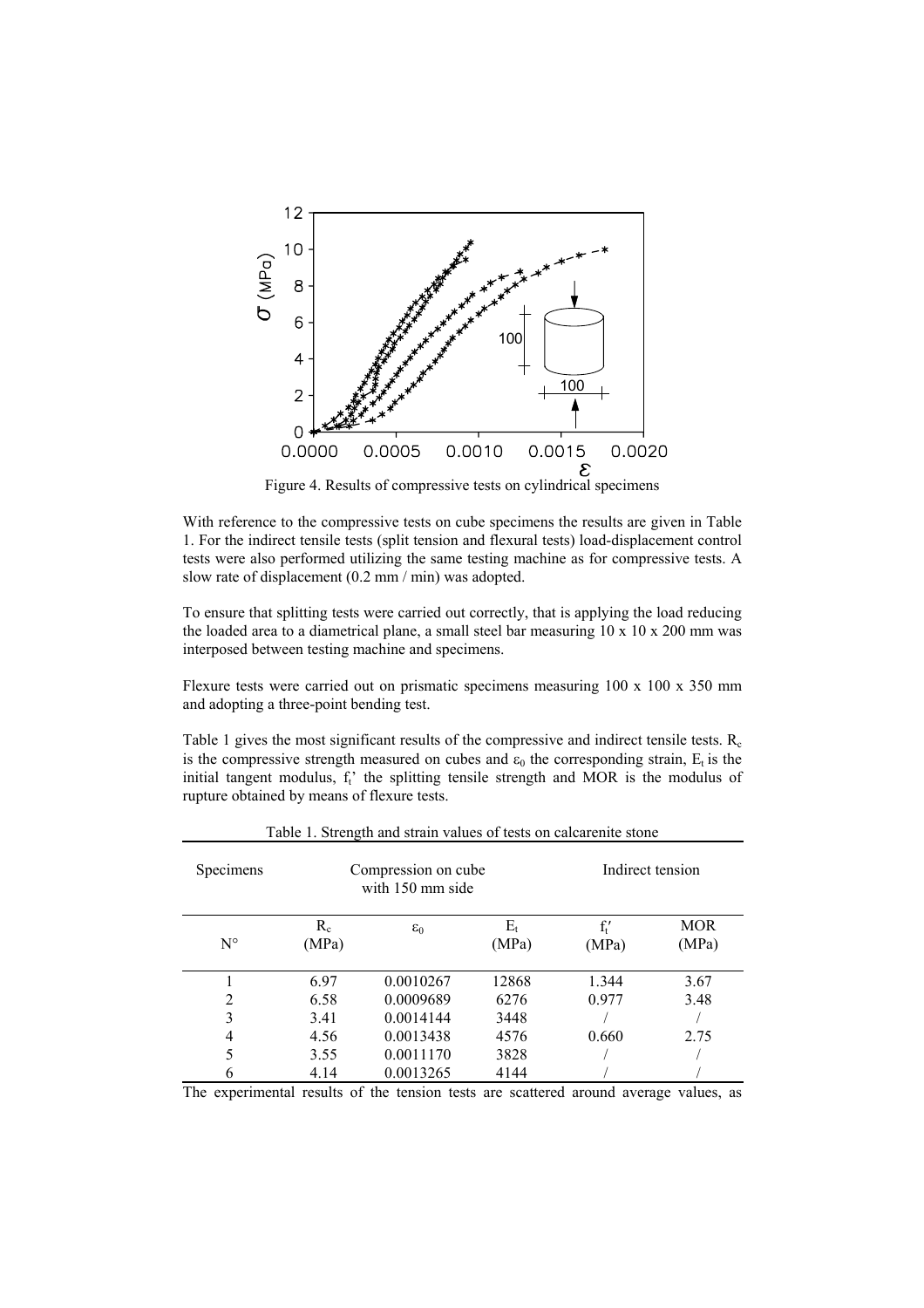observed in the compressive tests, and for this reason it is very difficult to establish a correlation between compressive and tensile strength values, as instead it is generally possible to do for concrete.

Figure 5 shows the failure mode of specimens in split tension tests, pointing out the very brittle nature of the materials tested, characterized by a clear failure plane across the loaded diametrical plane.



Figure 5. Cylindrical specimens after split tension failure

To characterize the behavior of the mortar utilized to assemble the calcarenite stone in masonry, compressive tests were performed on cubes having 100 mm side and flexure tests on 40 x 40 x 160 mm beams. The mortar was constituted by the following components: one part by volume of normal strength Portland cement Type 325, one part by volume of hydratic lime and five parts by volume of limestone sand. The compressive tests gave average values in strength of 3.41 MPa, and modulus of elasticity 950 MPa; instead, the flexure tests gave a maximum average modulus of rupture of 3.43 MPa.

Extra-small masonry wall specimens measuring 750 x 215 x 900 mm and constituted by subassemblages of two rows of calcarenite stone put together with mortar were tested in compression and they gave strength values between those of the constituent materials.

The geometrical and mechanical characteristics of the reinforcing fibers constituted by carbon unidirectional one-layer wrap were: weight density 1820 kg/m<sup>3</sup>, width 500 mm, equivalent thickness 0.165 mm, modulus of elasticity in tension 230000 MPa, tensile strength 3430 MPa and ultimate strain 1.5%. Tests carried out on the carbon fiber wrap by the manufacturer has shown an elastic-brittle behavior until the maximum strain in tension was reached.

## **Bonding tests**

Bonding tests were carried out by submitting to direct tension the above mentioned fiber wrap glued to calcarenite blocks measuring  $320 \times 160 \times 100$  mm. Each specimen was inserted in a stiff steel box fixed to the bottom of the testing machine that was the same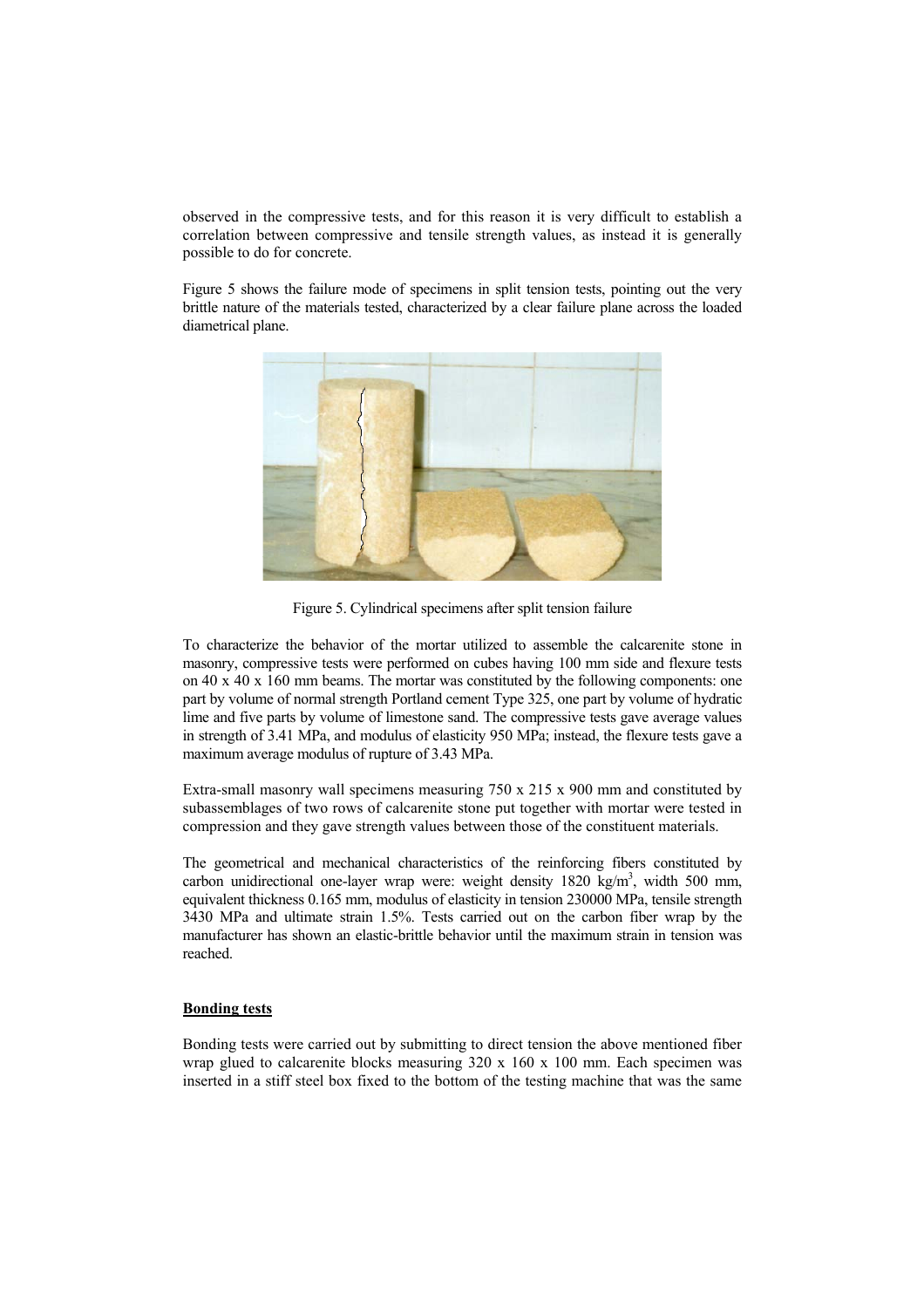as for the previous tests. The free end portion of the fiber, glued on one side of the calcarenite block, was fixed on the other side in a special grip of the testing machine and was submitted to tensile forces. Tensile stresses in the glued portion of fibers were induced by the reciprocal action between the calcarenite elements and the top part of the steel box as shown in Fig. 6.



Figure 6. Scheme of test set-up for direct bonding test

Fibers were glued to calcarenite blocks on one side of the specimens with different anchorage lengths, 100, 150 and 250 mm, and ensuring that the end portion of the fiber was not in contact with the calcarenire stone. This was done to make sure that local compressive forces arising between calcarenite specimens and steel box could not produce confining pressures, introducing erroneous results in bonding tests. During the tests the calcarenite specimens were well fixed to the steel boxes, also avoiding rotations of specimens during the tests, which can cause disalignment of the external load with respect to the fiber axis. The test set-up utilized allows one to record continuously the external load P applied to the fiber wrap by using a load cell and also to record the slippage s of fibers by using two digital displacement transducers placed as shown in Figs. 6 and 7. This instrumentation allows one to measure slippage of fibers purged of elastic deformation effects.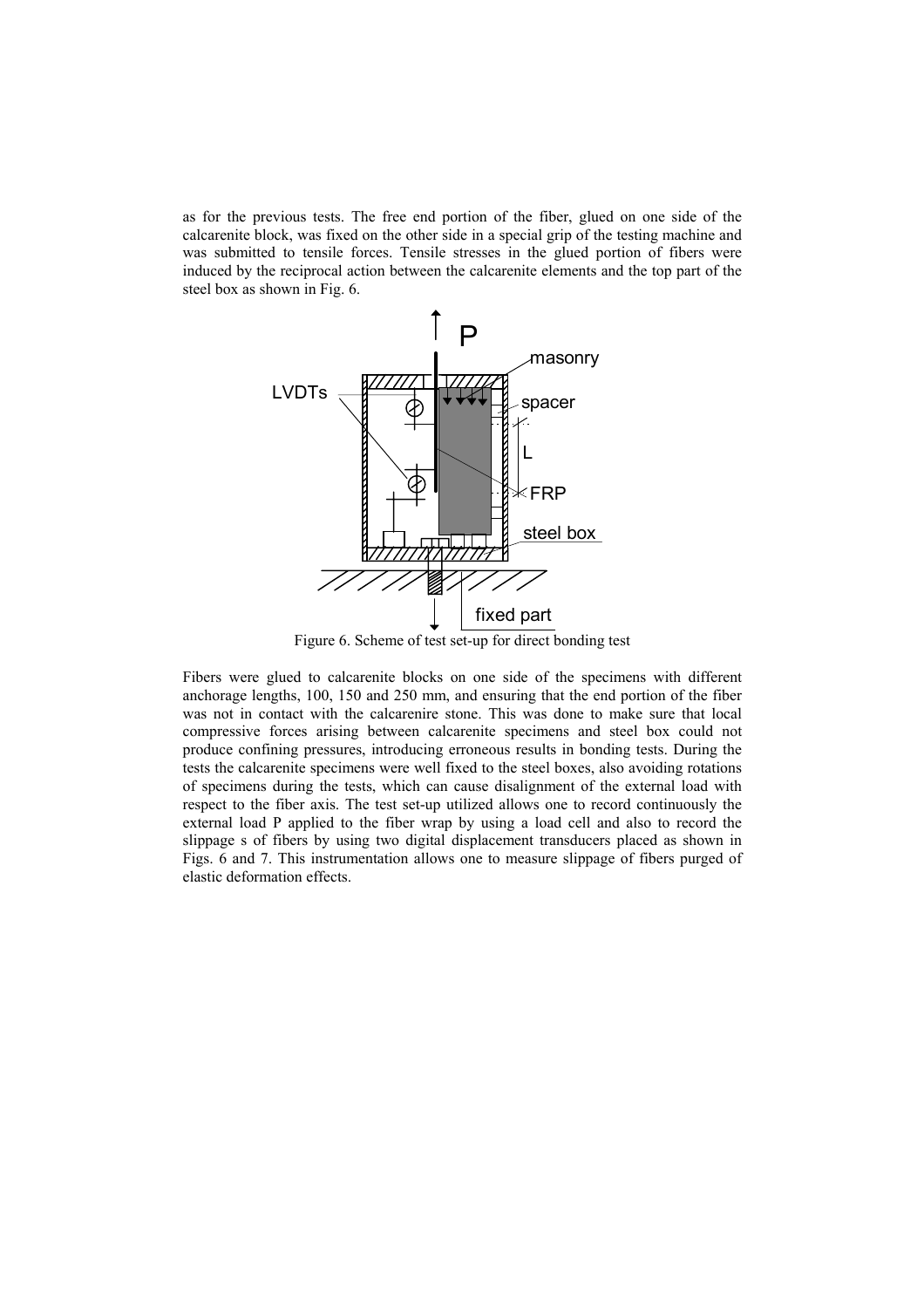

Figure 7. Test set-up for direct bonding test

Figure 8 gives the load-slippage curves for the cases examined. The results show that the behavior at the interface is characterized by the following steps: elastic behavior in which a perfect bond exhists between fibers and calcarenite; nonlinear behavior in which a progressive rupture at the interface occurs with loss of stiffness and increase in load and corresponding slippage; failure condition correspsonding to the maximum load (lower than the maximum tensile strength of the fiber) in which a sudden loss of bearing cacacity and a complete detachment of fibers together with a thin layer of calcarenite stone occurs.



Figure 8. Results of bonding tests

Table 2 gives the maximum load values  $P_d$  and displacements  $s_d$  corresponding to the delamination phase. In the same table the average shear stresses  $\tau_m$  measured with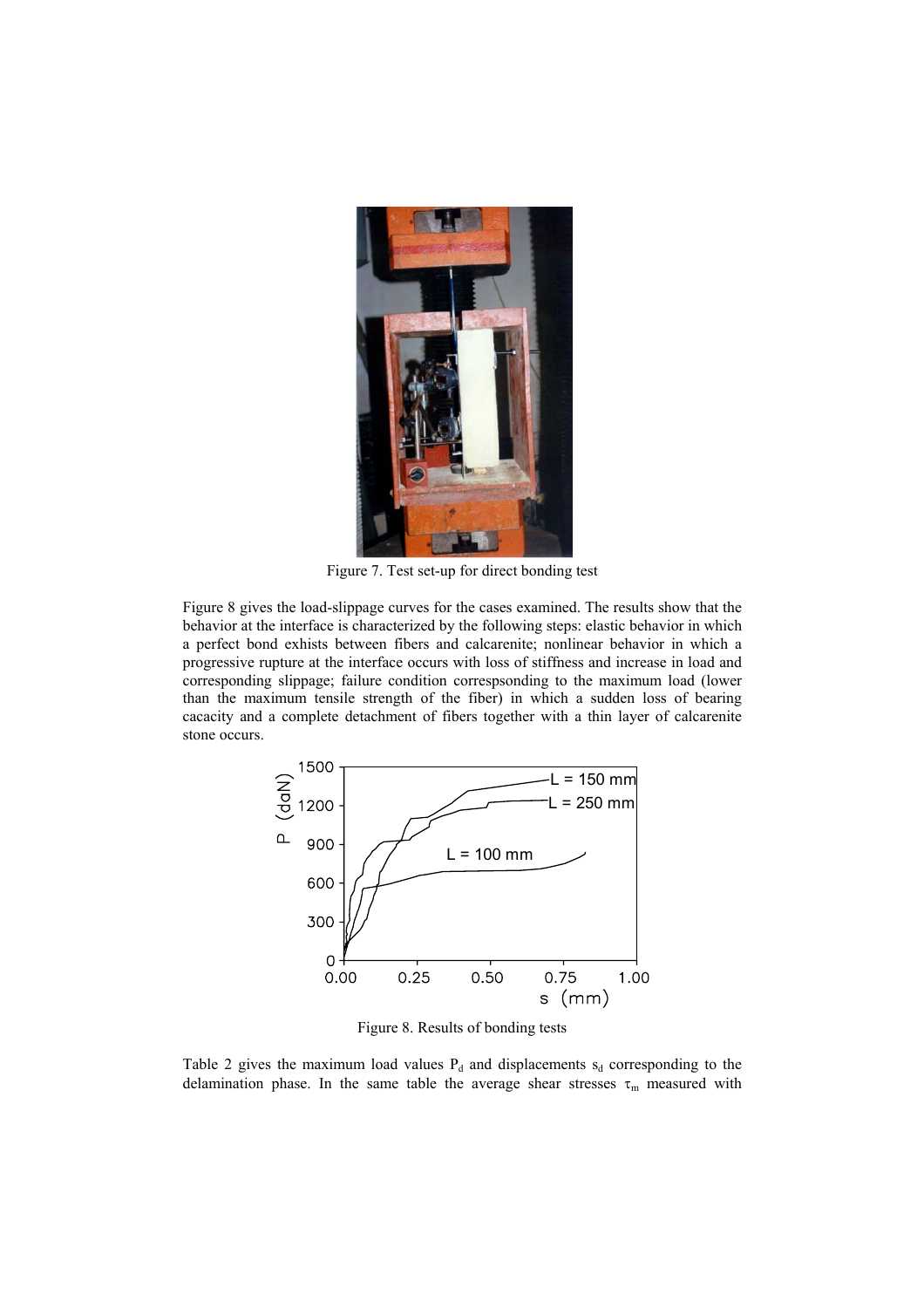reference to the assumed anchorage length L are also given.

| Specimens<br>$n^{\circ}$ | (mm) | $P_d$<br>(daN) | $S_d$<br>(mm) | $\tau_{\rm m}$<br>(MPa) |
|--------------------------|------|----------------|---------------|-------------------------|
|                          | 100  | 840            | 0.825         | 1.40                    |
|                          | 150  | 1314           | 0.695         | 0.62                    |
| 3                        | 250  | 1245           | 0.423         | 1.46                    |

Table 2. Strength and deformation values of bonding tests

Figures 9 and 10 shown the failure mode of the specimens tested consisting, as already mentioned, in detachments of the reinforcing layer from the calcarentite stone. A comparison of results related to different anchorage lengths shows that the maximum load  $P_d$  does not increase with an increase in L. It is reasonable to believe that there exists a critical length beyond which the corresponding load remains constant, and a further anchorage length will be ineffective.



Figure 9. Failure mode

# **ANALYTICAL EVALUATION OF DELAMINATION LOAD**

The axial force applied to the FRP wrap is transmitted to the adhesive layer and to the support layer of the masonry (applied on the masonry to regularize it before attaching FRP) with shear and perpendicular stress distributions, the latter normal to the fiber axis. If the principal stresses locally exceed the tensile strength of the reinforced material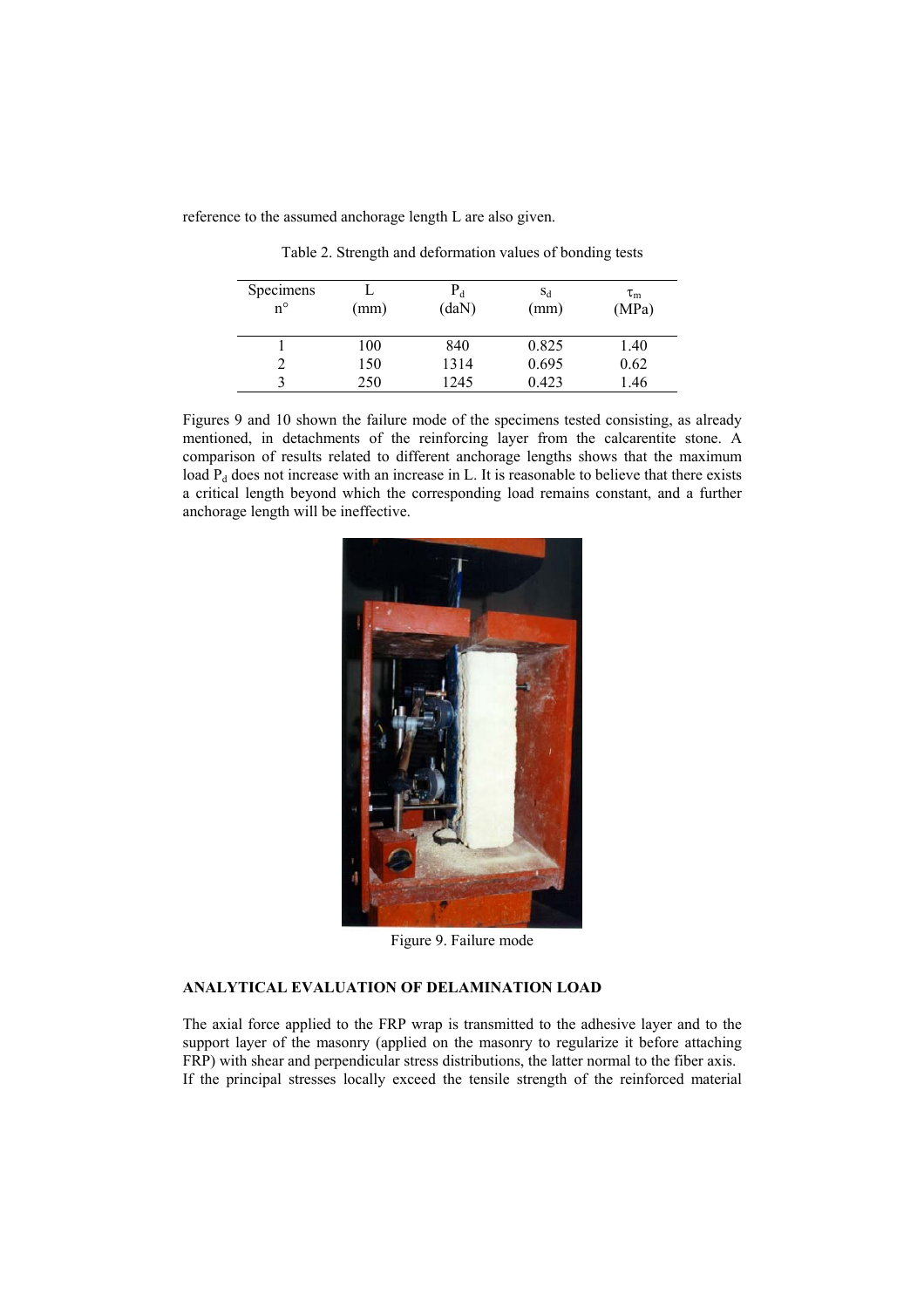(which is generally the weakest component) brittle and sudden failure occurs at the interface, as shown in Fig. 10, because the very brittle nature of masonry materials with unstable propagation of fracture and delamination of FRP with a thin layer of calcarenite stone renders reinforcement ineffective.



Figure 10. Detachment phenomena at the interface

The above mentioned delamination phenomenon is extremely dangerous because, if it occurs, it is independent of the anchorage length of FRP and it is characterized by a very brittle mode of failure. It is interesting to observe that the delamination phenomenon is triggered by the stresses perpendicular to the fiber having the distribution shown in Fig. 11 with a reduced extinction zone with respect to the entire anchorage length. According to Oehlers and Moran (1990) this length can be assumed  $\approx 2\div 4$  times the thickness of the reinforcing element.

The previous considerations highlight the importance of accurately evaluating the interface stress distribution and particularly ensuring that the maximum stress value does not exceed the tensile strength of the calcarenite stone.

The analytical approach to the delamination problem can be based on a continuum model as already observed in a previous investigation (Taljsten 1997).

If only the ultimate transfer load is to be calculated, the simple model shown in Fig. 11 can be utilized. This model is derived from that proposed by Oehlers and Moran (1990) in the case of R.C. members reinforced with steel plates, when only the axial load is considered.



Figure 11. Physical model to evaluate delamination load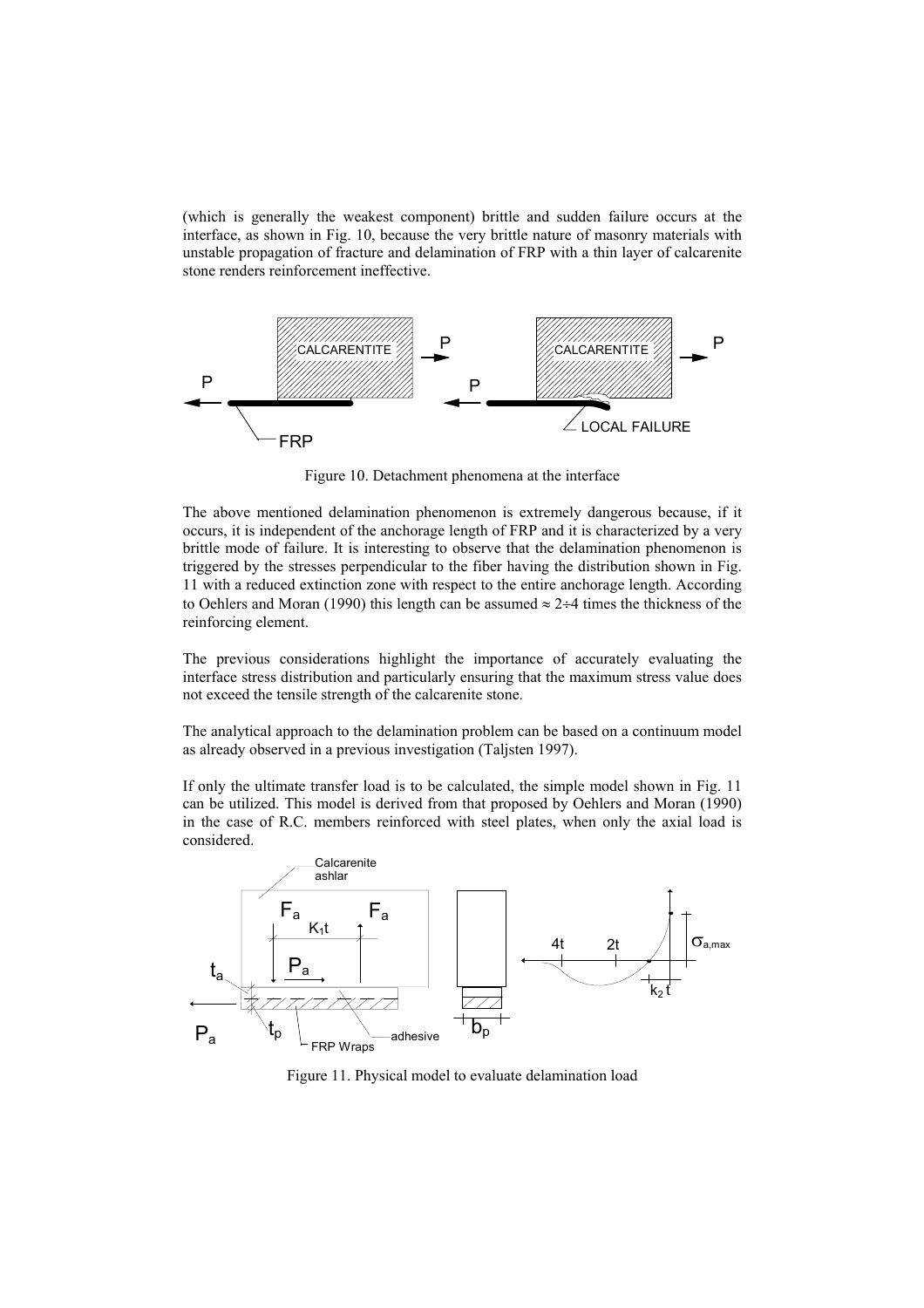Axial force  $P_a$  applied to FRP wraps with thickness  $t_p$ , is transfered through the adhesive layer having thickness  $t_a$  to the masonry producing a shear stress distribution at the interface  $\tau$  having resultant P<sub>a</sub> and axial stress distribution  $\sigma_a$ , having as the resultant a moment due to the  $F_a$  force, acting on a very small area and in equilibrium with the moment induced by  $P_a$  for the arm t =  $t_a+t_b/2$ .

The delamination force  $P_a$ , induced by axial deformation of the fiber, can be evaluated from the equilibrium by using the following expression:

 $P_a \times t = F_a \times k_1 \times t$  (1)

k<sub>1</sub> being a coefficient depending on the distribution of the stresses  $σ<sub>a</sub>$  and on the extension of the effective loaded area. This coefficient can be evaluated through a finite element analysis supported by experimental validation.

The  $F_a$  force can be evaluated as the resultant of the tensile stress acting for an extension of  $k_2 \times t$ :

$$
F_a = s_a \times \sigma_{a,max} \times k_2 \times t \times b_p \tag{2}
$$

in which  $s_a$  is the ratio between the mean value of perpendicular stress  $\sigma_a$  and the maximum value  $\sigma_{a,max}$  and  $k_2$  is a coefficient depending on the distribution of the stress σa.

By substituting the expression (2) in eq. (1), the axial load becomes:

$$
P_a = (s_a \times k_1 \times k_2) \times t \times b_p \times \sigma_{a,max}
$$
\n(3)

Assuming that the ultimate condition is reached when the axial stress  $\sigma_{a max}$  is equal to the tensile strength of the calcarenite stone  $f_i$ , the maximum load can be obtained as:

$$
P_d = (2 \times k_a)^{-1} \times t \times b_p \times f_t^{\prime}
$$
 (4)

in which  $k_a = (2 k_1 \times k_2 \times s_a)^{-1}$ 

The ka coefficient can be calibrated on the best fitting prediction of the experimental results. It is interesting to observe that by using eq. (3) the delamination force proves to be proportional to the tensile strength of the calcarenite stone and to the geometrical characteristics of the fibers, while the anchorage length and the mechanical properties of the fibers do not appear. In Table 3, for all cases examined, experimental and theoretical values are given, the latter obtained by using in eq. (3)  $k_a = 0.0083$ , which is the same value as that obtained in the experimental tests carried out by Oehlers and Moran (1990).

Table 3. Comparison between analytical and experimental results

| Specimens<br>$n^{\circ}$ | $L_c$<br>(mm) | $P_d$<br>experimental<br>(daN) | $P_d$<br>analytical<br>(daN) |
|--------------------------|---------------|--------------------------------|------------------------------|
|                          | 10            | 840                            | 1479                         |
|                          | 15            | 1314                           | 1479                         |
|                          | 25            | 1245                           | 1479                         |